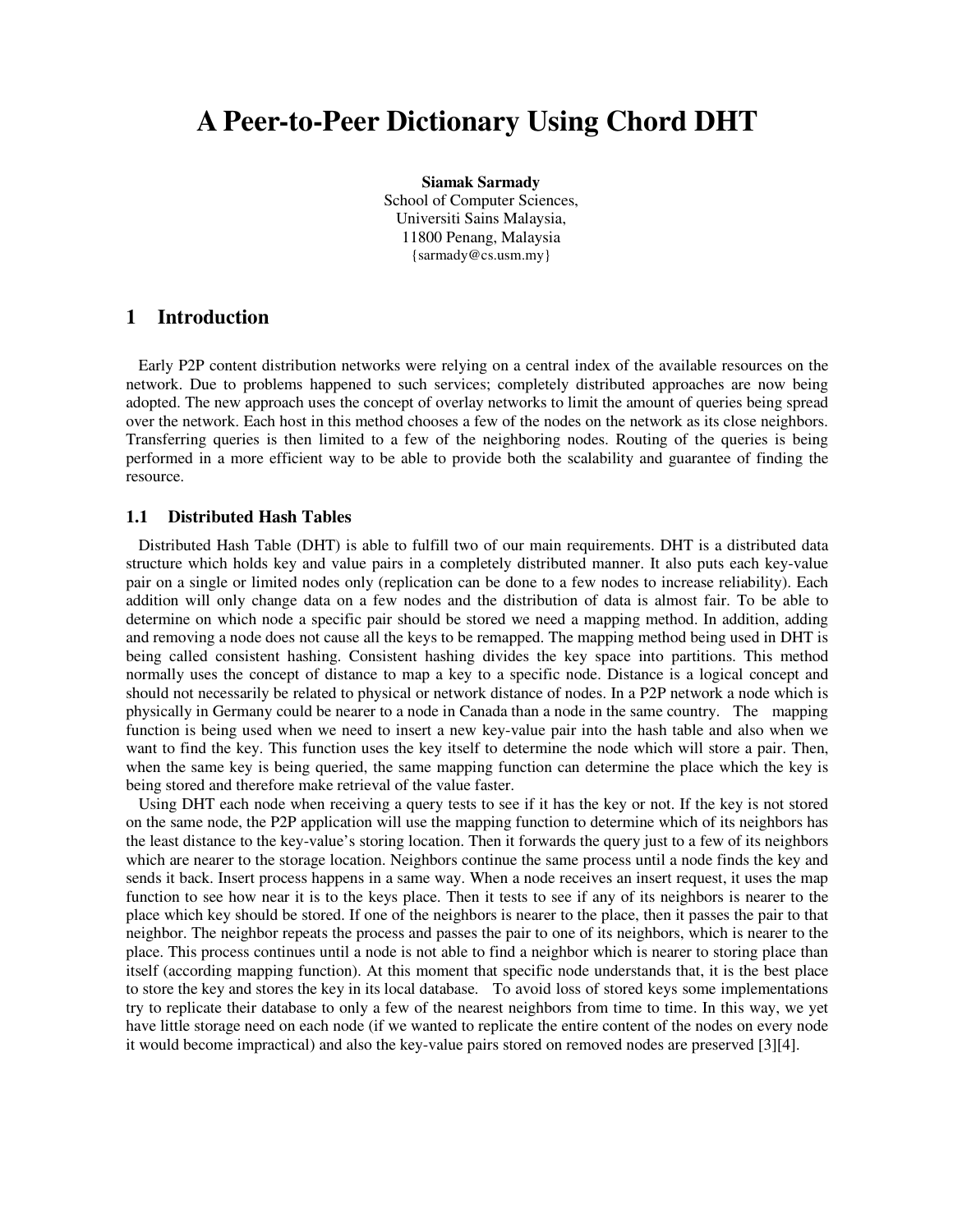In this report we explore DHT technology by developing and testing a distributed dictionary which will hold words and their meanings on several peer-to-peer nodes. This system does not have dependence on a specific node.

#### **1.2 Chord Algorithm**

Chord DHT algorithm has similarities uses "SHA-1" hash function as a base for consistent hashing. Nodes in Chord are placed on a Ring. Both node IDs and keys (hash from key-value pairs) are placed on the same ring. The hash function produces an m-bit identifier for both nodes and keys for this purpose. Each node has a successor and predecessor (Picture 1). Insertion of a new node between two older nodes involves the update of successor of one of those node and predecessor of the other. A key-value pair is assigned to the first node whose identifier is equal or follows the identifier of the key.



**Picture 1: Chord Ring** 

If a node goes down, after a short period successor and predecessor nodes will discover this, using their Ping function and will update their successor and predecessor pointers. Responsibility of the key-space of the failed node will be transferred to the other nodes. Because each node in chord transfers queries to only one successor node, the flooding problem of the older resource discovery methods does not happen. [2]



**Picture 2: Smaller Chord Rings** 

Chord algorithm is able to handle a chord ring with even a single node (picture 2). In this situation all the entries are stored on that node until more nodes join the network.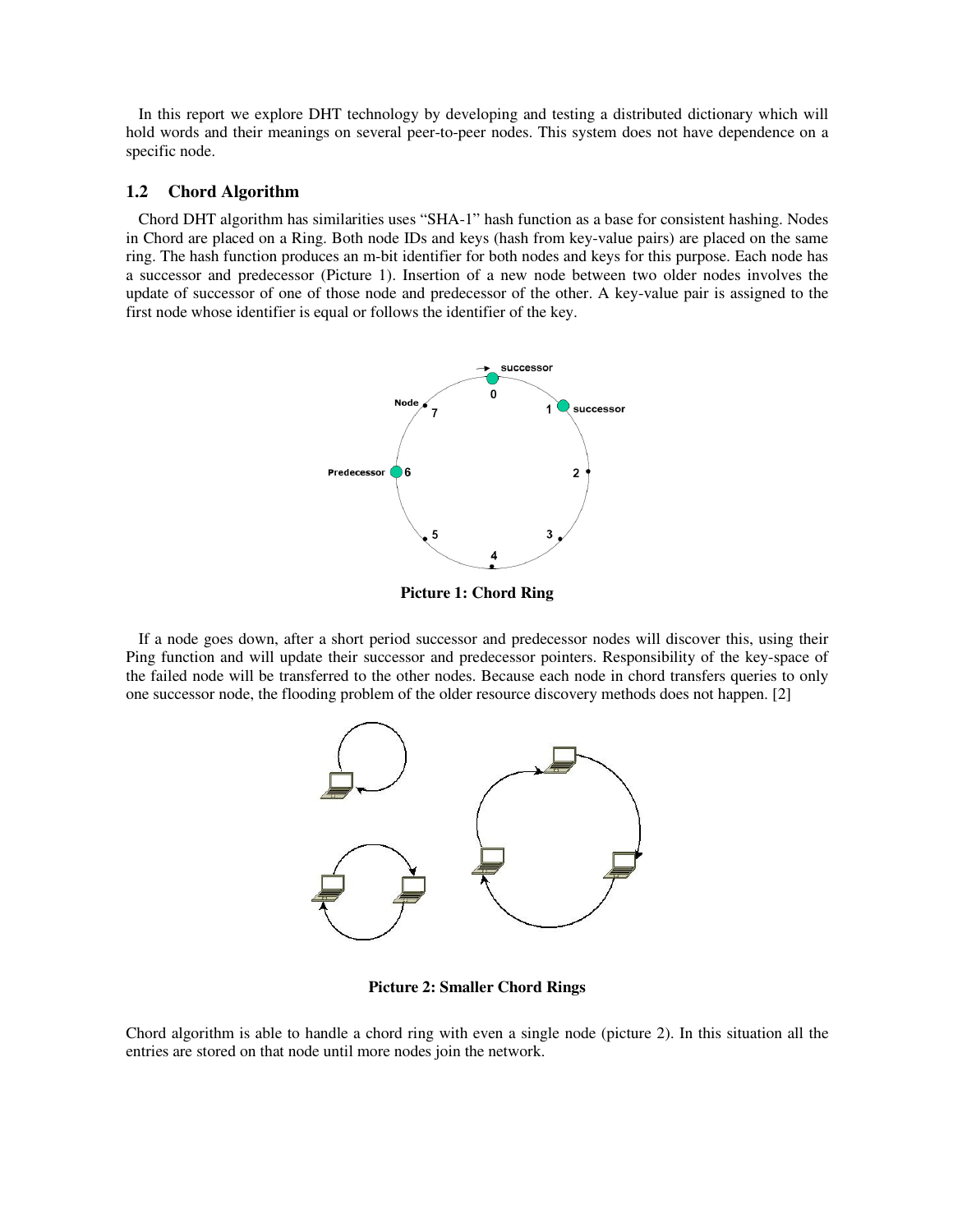## **2 DHT Dictionary Implementation**

As mentioned earlier the core of our application is based on "OpenChord" Java library [1]. The user interface has been built using Java Swing library and therefore provides a GUI interface. Running the application needs a JRE version 1.5 or higher and a batch file "run.bat" has been provided for easier execution of the software. Picture 3 shows a snapshot of the software.

The software provides an option to create a new chord network or alternatively joining an existing network. After creating a network or joining an existing network, properties of this node on the chord ring network is displayed. This includes node ID, information about successor node and predecessor nodes and IP address of current node. Right side pane of the interface allows the user to insert a new word and its meaning to the chord network or to search for the meaning of a word in the distributed dictionary. A list of entries stored on each node (contents of the node) can be obtained using "Chord Node Content" section of the user interface.

| DHT Dictionary                                     |                                                        |               |                               |                                                                                                          |  |  |  |
|----------------------------------------------------|--------------------------------------------------------|---------------|-------------------------------|----------------------------------------------------------------------------------------------------------|--|--|--|
| <b>Create New Chord Network:</b>                   |                                                        |               | <b>Insert Into Chord DHT:</b> |                                                                                                          |  |  |  |
| <b>Local Service Port:</b><br>8182<br>Create       |                                                        |               | Key:                          | <b>Insert</b>                                                                                            |  |  |  |
| Join an Existing Chord Network:                    |                                                        |               | Value:                        |                                                                                                          |  |  |  |
| Bootstrap IP and Port:                             | 192.168.1.5                                            | 8182<br>÷     |                               | <b>Retrieve from Chord DHT:</b>                                                                          |  |  |  |
| <b>Local Service Port:</b>                         | 8183                                                   | Join          | Key:                          | <b>Retrieve</b><br>bertama                                                                               |  |  |  |
| <b>Chord Network Properties:</b>                   |                                                        |               | Value:                        | first                                                                                                    |  |  |  |
| <b>Local IP address:</b>                           | 192.168.1.5                                            |               |                               |                                                                                                          |  |  |  |
| <b>Local Node ID:</b>                              | 8276 A47A                                              |               |                               |                                                                                                          |  |  |  |
| <b>Predecessor and Successor:</b>                  |                                                        | <b>Update</b> |                               | <b>Chord Node Content:</b><br><b>Update</b>                                                              |  |  |  |
|                                                    | id A0 80 55 11 . Using socket Socket[addr=/192.168.  ↑ |               | Entries:                      |                                                                                                          |  |  |  |
| Ш<br>Þ<br>∢                                        |                                                        |               |                               | $key = 00$ , value = $[(key = 00, value = book)]$<br>$key = 4C$ , value = [( $key = 4C$ , value = come)] |  |  |  |
| Successor List:<br>A0 ocsocket://192.168.1.5:8182/ |                                                        |               |                               | $key = CO$ , value = $[(key = CO, value = first)]$                                                       |  |  |  |
|                                                    |                                                        |               |                               |                                                                                                          |  |  |  |

**Picture 3: User interface of the program** 

# **3 Experimenting with DHT**

We use below list of words and their meaning in two scenarios to see how open-chord will distribute them between available nodes.

| One   |  |  |
|-------|--|--|
| Two   |  |  |
| Three |  |  |
| Four  |  |  |
| Five  |  |  |
| Six   |  |  |
| Seven |  |  |
| Eight |  |  |
| Nine  |  |  |
| Ten   |  |  |
|       |  |  |

**Table 1: Words and Meanings being used to Test DHT Dictionary**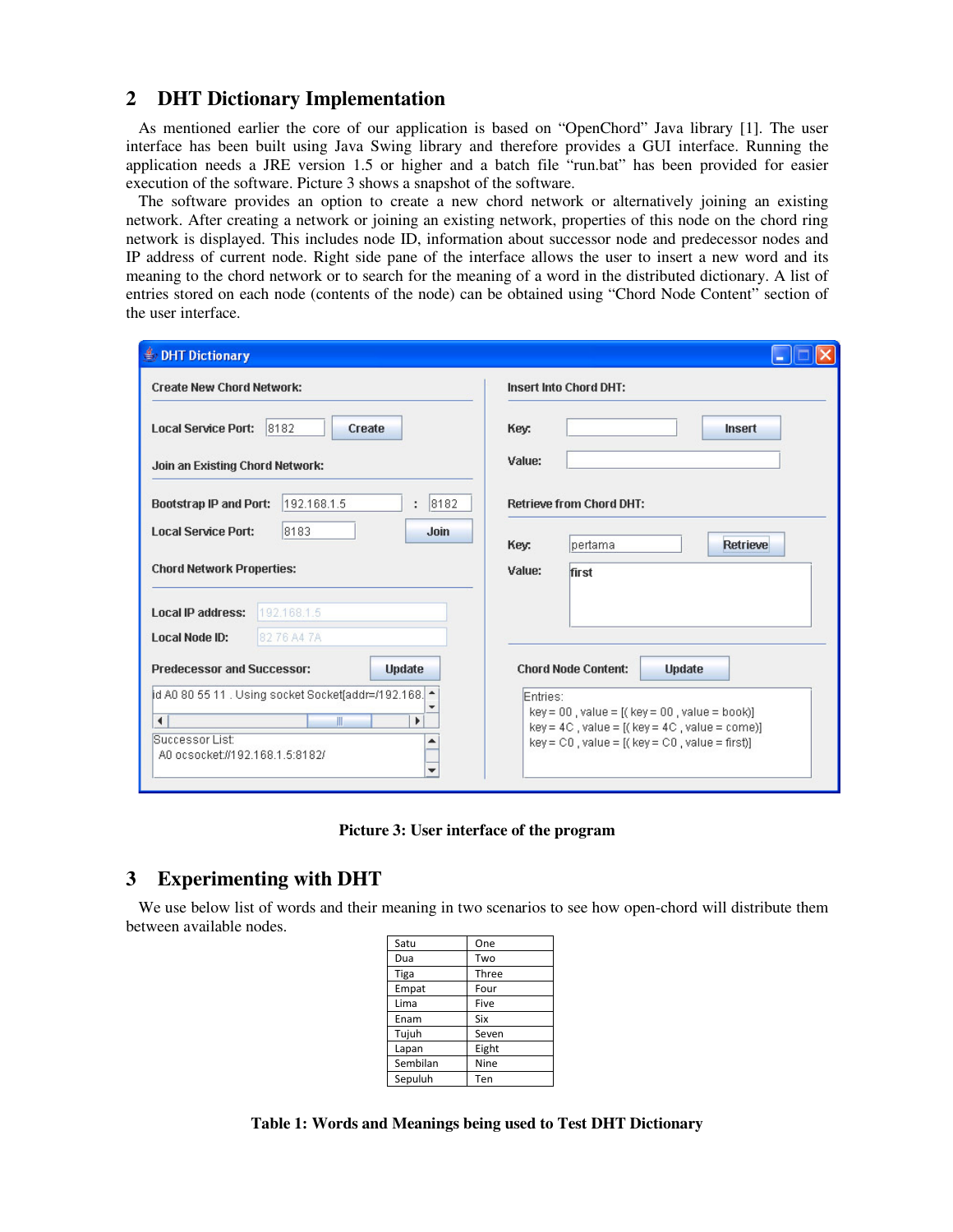In scenario 1, we bring a single node up and insert all 10 words and their meaning into the distributed dictionary. Now we join 4 other nodes to the network one by one (we bootstrap each new node from one of previously up nodes). After joining each additional node we give the network a little time (5 seconds) to redistribute necessary contents if needed and then we list contents of each node. Table 2 shows that DHT with current configuration tries to maintain 3 copies of each entry so that if a node crashes, its content is not lost. (Table 2)

| Online Nodes | IDs            | Content of 1          | Content of 2             | Content of 3                                         | Content of 4                      | Content of 5                             |
|--------------|----------------|-----------------------|--------------------------|------------------------------------------------------|-----------------------------------|------------------------------------------|
| $\mathbf{1}$ | A <sub>0</sub> | One                   | ---DOWN---               | ---DOWN---                                           | ---DOWN---                        | ---DOWN---                               |
|              |                | Two                   |                          |                                                      |                                   |                                          |
|              |                | Three                 |                          |                                                      |                                   |                                          |
|              |                | Four                  |                          |                                                      |                                   |                                          |
|              |                | Five                  |                          |                                                      |                                   |                                          |
|              |                | Six                   |                          |                                                      |                                   |                                          |
|              |                | Seven                 |                          |                                                      |                                   |                                          |
|              |                | Eight                 |                          |                                                      |                                   |                                          |
|              |                | Nine                  |                          |                                                      |                                   |                                          |
|              |                | Ten                   |                          |                                                      |                                   |                                          |
| 1,2          | A0,82          | One                   | One                      | ---DOWN---                                           | ---DOWN---                        | ---DOWN---                               |
|              |                | Two                   | Two                      |                                                      |                                   |                                          |
|              |                | Three                 | Three                    |                                                      |                                   |                                          |
|              |                | Four                  | Four                     |                                                      |                                   |                                          |
|              |                | Five                  | Five                     |                                                      |                                   |                                          |
|              |                | Six                   | Six                      |                                                      |                                   |                                          |
|              |                | Seven                 | Seven                    |                                                      |                                   |                                          |
|              |                | Eight                 | Eight                    |                                                      |                                   |                                          |
|              |                | Nine                  | Nine                     |                                                      |                                   |                                          |
|              |                | Ten                   | Ten                      |                                                      |                                   |                                          |
| 1, 2, 3      | A0,82,AE       | One                   | One                      | One                                                  | ---DOWN---                        | ---DOWN---                               |
|              |                | Two                   | Two                      | Two                                                  |                                   |                                          |
|              |                | Three                 | Three                    | Three                                                |                                   |                                          |
|              |                | Four                  | Four                     | Four                                                 |                                   |                                          |
|              |                | Five                  | Five                     | Five                                                 |                                   |                                          |
|              |                | Six                   | Six                      | Six                                                  |                                   |                                          |
|              |                | Seven                 | Seven                    | Seven                                                |                                   |                                          |
|              |                | Eight                 | Eight                    | Eight                                                |                                   |                                          |
|              |                | Nine                  | Nine                     | Nine                                                 |                                   |                                          |
|              |                | Ten                   | Ten                      | Ten                                                  |                                   |                                          |
|              | A0,82,AE,5A    | One                   | One                      | $\overline{\phantom{a}}$                             | One                               | ---DOWN---                               |
| 1, 2, 3, 4   |                | Two                   | Two                      |                                                      |                                   |                                          |
|              |                | Three                 | Three                    | $\overline{a}$                                       | Two<br>Three                      |                                          |
|              |                | Four                  | Four                     |                                                      | Four                              |                                          |
|              |                | Five                  | Five                     | $\overline{\phantom{a}}$<br>$\overline{\phantom{a}}$ | Five                              |                                          |
|              |                | Six                   |                          | Six                                                  | Six                               |                                          |
|              |                |                       |                          |                                                      |                                   |                                          |
|              |                | Seven                 | Seven                    |                                                      | Seven<br>$\overline{\phantom{a}}$ |                                          |
|              |                | Eight<br>Nine         | Eight<br>Nine            | Eight<br>$\overline{\phantom{a}}$                    | Nine                              |                                          |
|              |                |                       |                          |                                                      |                                   |                                          |
|              |                | Ten<br>$\overline{a}$ | Ten<br>One               | $\frac{1}{2}$                                        | Ten                               |                                          |
| 1,2,3,4,5    | A0,82,AE,5A,C8 | Two                   | Two                      | $\overline{\phantom{a}}$                             | One<br>Two                        | One<br>$\overline{\phantom{a}}$          |
|              |                |                       |                          |                                                      |                                   |                                          |
|              |                | Three                 | Three                    |                                                      | Three                             |                                          |
|              |                | Four<br>Five          | Four<br>Five             | $\overline{\phantom{a}}$                             | Four<br>Five                      | $\overline{\phantom{m}}$<br>$\mathbb{L}$ |
|              |                |                       | $\overline{\phantom{a}}$ |                                                      | $\overline{\phantom{a}}$          |                                          |
|              |                | Six                   |                          | Six                                                  |                                   | Six                                      |
|              |                | Seven                 | Seven                    | $\overline{a}$                                       | Seven                             | $\overline{\phantom{a}}$                 |
|              |                | Eight                 | Eight                    | Eight                                                | $\overline{\phantom{a}}$          |                                          |
|              |                | Nine                  | Nine                     | $\overline{\phantom{a}}$                             | Nine                              | $\overline{a}$                           |
|              |                | Ten                   | Ten                      | $\overline{\phantom{a}}$                             | Ten                               | $\overline{a}$                           |

**Table 2: Ten entries being stored on five nodes. Nodes are added one by one.**